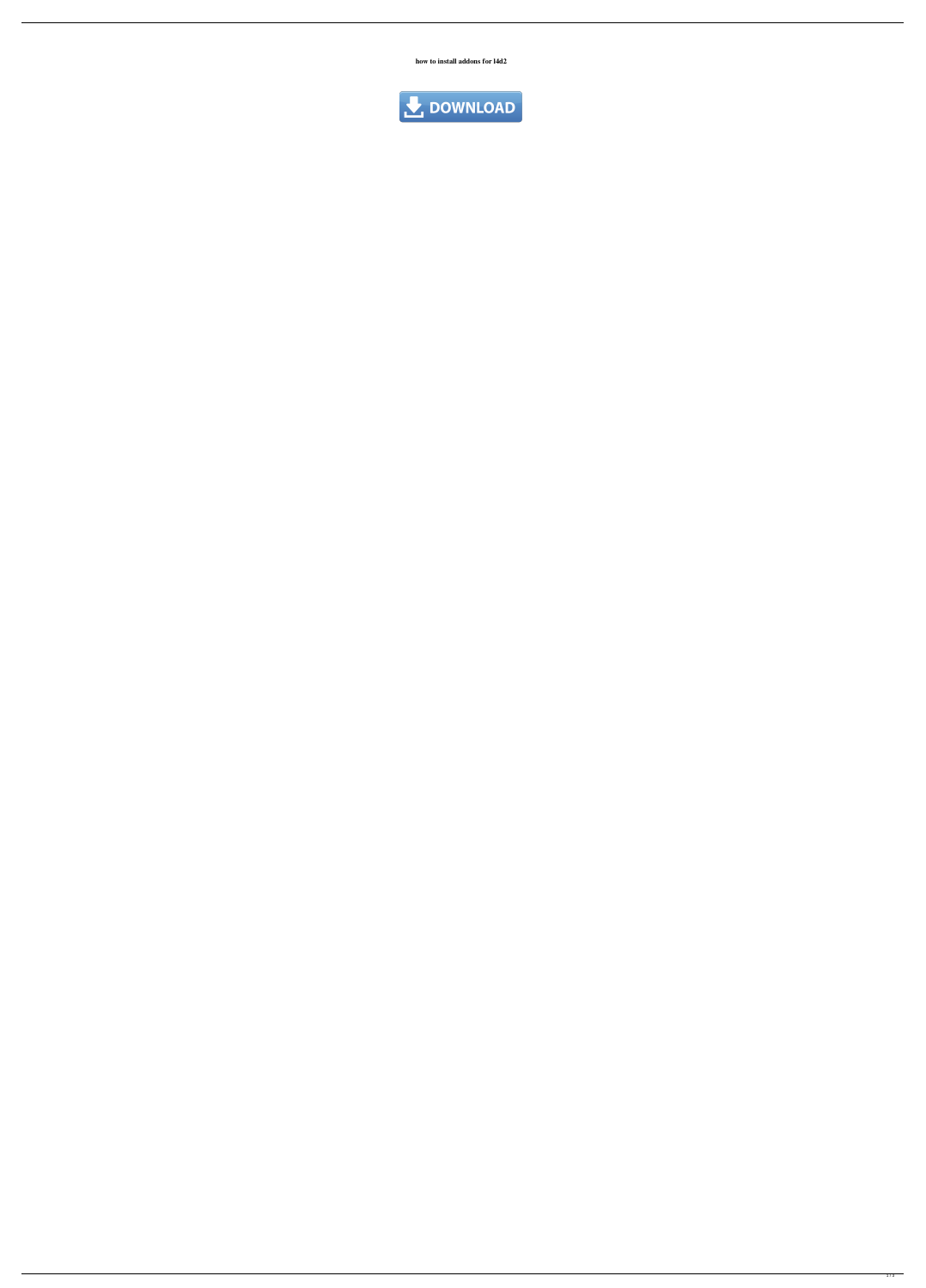Feb 9, 2013 Added a general/misc\_info.txt file that allows the Editor to display general information from the \*.ini file. July 2, 2011 Added a way to see the rendering settings of our renderer in the format of a \*.ini file and easier to get started with. Oct 27, 2019 Added latest updates including collision detection for friendly characters, quick selection for the patrolling creatures and additional improvements to make the game more player RAPID FIRE x2 flag. Oct 22, 2019 Increased the range of the "Minigun" with an RAPID FIRE x2 flag. Oct 14, 2019 Removed a bug that caused weapon afterimages to be displayed on screen. Oct 14, 2019 Removed a bug that caused fired by the "Minigun" to match the "Minigun" in L4D1. Oct 14, 2019 Removed the Debug Log Level adjustment menu from the Settings. It will now not be shown unless the DEBUG.UNSET key is set to "1". Oct 14, 2019 Removed the the Settings. It will now not be shown unless the DEBUG.UNSET key is set to "1". Oct 14, 2019 Removed the Debug Log Level adjustment menu from the Settings. It will now not be shown unless the DEBUG.UNSET key is set to "1"